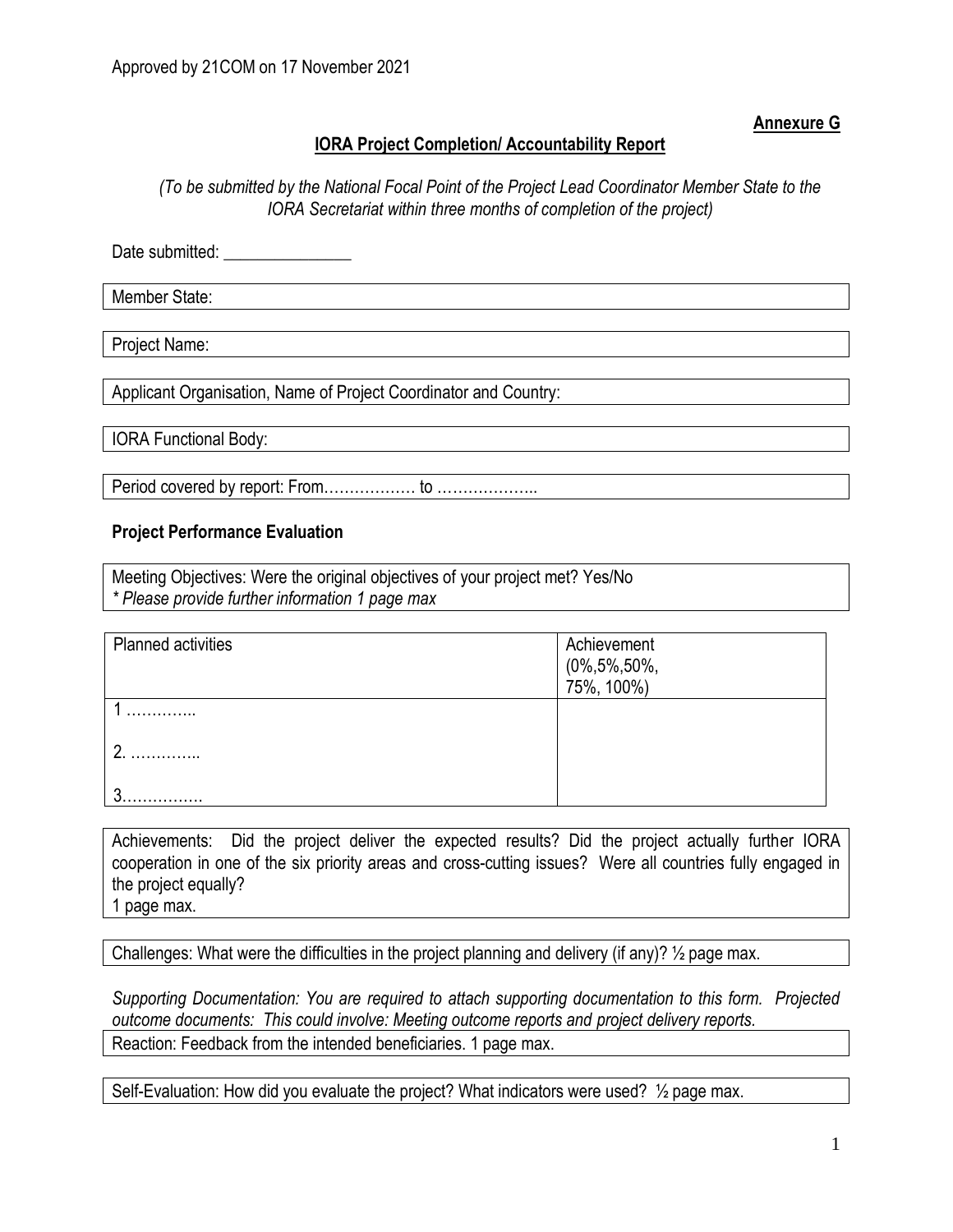### **Financial Information**

| Total cost of the Project               | US\$        |
|-----------------------------------------|-------------|
| Amount approved from IORA Special Fund: | US\$        |
| Amount spent                            | <b>JS\$</b> |
| <b>Balance</b>                          | US\$        |

*\*Note: any unutilized/unspent money of such a grant beyond the stipulated time, are to be refunded to the Special Fund within 90 days from the date of completion/annulment/postponement of the project.*

|                          | Planned<br><b>Expenditures</b><br>(US\$) | Actual<br>Expenditures<br>(US\$) | <b>Details</b>                                                                                                                                                                                     |
|--------------------------|------------------------------------------|----------------------------------|----------------------------------------------------------------------------------------------------------------------------------------------------------------------------------------------------|
| <b>Total Budget</b>      | Total (US\$aaa +<br>US\$bbb)             | US\$xxx                          | The original project<br>proposal stated that<br><b>IORA</b> would allocate<br>US\$aaa to this<br>project and [Name of<br>organization/Member<br>State] would make a<br>contribution of<br>US\$bbb. |
| <b>IORA Contribution</b> | US\$aaa                                  | US\$yyy                          | <b>IORA spent US\$yyy</b><br>$on$                                                                                                                                                                  |
| Self-Contribution        | US\$bbb                                  | US\$zzz                          | Name of<br>organization/Member<br>State] spent US\$xxx<br>on the                                                                                                                                   |

*Supporting Documentation: The Applicant is required to attach supporting documentation (certified Statement of Expenditure) to this form. Expenditure: i.e. supporting vouchers/invoices/copies of receipts of all funds (Total cost) being spent. Note: any unutilized/unspent money of such a grant is to be refunded to the Special Fund. It is important that you provide copies of all receipts.* 

#### **Feedback / Follow-up / Next steps**

Describe any follow-up steps that you recommend for the project? Are these being planned? Will these require further funding? If so, how? 1 page max.

Dissemination: Have the results of the meeting been sent to all stakeholders involved, including the Secretariat for dissemination to Member States?

Feedback: Do you have any advice for the Secretariat on how to manage projects more effectively in the future? ½ page max.